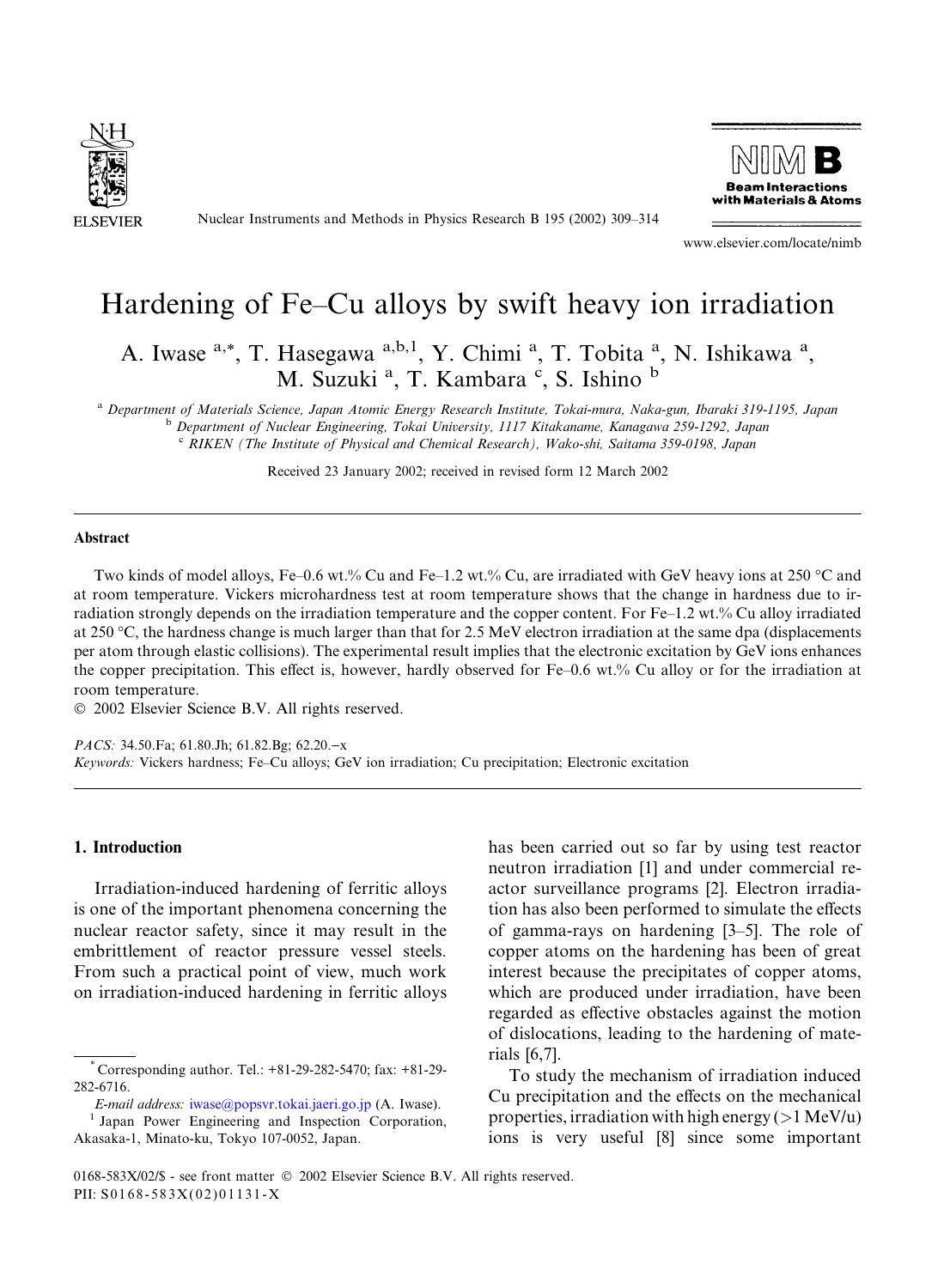parameters which dominate the Cu precipitation, i.e. irradiation temperature, irradiation dose (dpa), dose rate and energy of primary knock-on atoms, can be controlled independently by changing the mass and the energy of ions. Also, the projected range of high energy ions is several  $\mu$ m or more and we can easily measure the Vickers microhardness at the surface of the irradiated specimens.

In the case of high energy ion irradiations, most of the ion energy is lost in the target through the excitation of target electrons. However, the irradiation-induced Cu precipitation has been discussed so far in terms of the elastic collisions between irradiating particles and target atoms, and the effect of the electronic excitation has scarcely been considered.

About 3 years ago, Barbu et al. reported that the effect of electronic excitation on copper precipitation appeared in Fe–1.3 wt.% Cu alloy irradiated with 5.1 GeV Kr ions at 290 °C [9]. They measured the change in electrical resistivity due to irradiation, and compared the result with those for 188 MeV O ion irradiation and for 2.5 MeV electron irradiation [10]. They found that the decrease in electrical resistivity by Kr irradiation was much larger than those by the other particles on a dpa basis, and concluded that the electronic excitation by GeV Kr ions induced copper precipitation along the ion path. They confirmed the phenomenon by Vickers microhardness measurement; even at a small fluence of Kr ions, a remarkable increase in hardness was observed. This phenomenon is very interesting from a fundamental point of view, and also we need the details of the role of the electronic excitation to simulate the neutron irradiation effect on copper precipitation by using high energy ions. The mechanism of copper precipitation through the electronic excitation has, however, still remained uncertain. To clarify the mechanism, we have to investigate the

dependence of copper precipitation on several parameters which will dominate the phenomenon, i.e. irradiation temperature, copper content and so on.

In this paper, we report the result of Vickers microhardness measurements in Fe–0.6 wt.% Cu and Fe–1.2 wt.% Cu alloys irradiated with 3.54 GeV Xe at 250  $\degree$ C and with 3.80 GeV Ta ions at room temperature. The dependences of hardness change due to irradiation on copper content and irradiation temperature are discussed.

#### 2. Experimental procedure

Two model alloys, Fe–0.6 wt.% Cu and Fe–1.2 wt.% Cu, were selected for the present experiment. As shown in Table 1, the content of impurities other than copper was very small. Specimens,  $7 \text{ mm} \times 7 \text{ mm} \times 1 \text{ mm}$  in dimension, were solution annealed at 850  $\degree$ C and then were quenched into water. This process made Cu atoms dissolve supersaturatedly in the iron lattice. The specimens were irradiated with 3.54 GeV (26 MeV/u) Xe ions at 250 °C, and with 3.80 GeV Ta (21 MeV/u) Ta ions at room temperature using RIKEN ring cyclotron. To assist the irradiation uniformly on the target, the ion beam was wobbled in horizontal and vertical directions. The ion beam current was kept below 0.6 particle nA during irradiation to avoid the beam heating. The specimen temperature, which was controlled by a lamp heater, was monitored using a type-K thermocouple attached to the specimen holder.

Before and after irradiation, Vickers microhardness was measured at room temperature with a load of 100 gf, where the indent depth was about  $6 \mu m$ . Hardness was measured at 10 points for each specimen. The experimental uncertainty of measured hardness was about  $\pm$ 5. As it is believed that

Table 1

Element compositions of the Fe–Cu model alloys in wt.%

| Specimen         | Chemical composition $(wt.^{\%})$ |       |              |       |        |         |  |
|------------------|-----------------------------------|-------|--------------|-------|--------|---------|--|
|                  | Uп                                |       | $\mathbf{N}$ |       | N      | Fe      |  |
| $Fe-1.2$ wt.% Cu | 19. ،                             | 0.002 | 0.001        | 0.013 | 0.0006 | Balance |  |
| $Fe-0.6$ wt.% Cu | 0.61                              | 0.002 | 0.001        | 0.013 | 0.0006 | Balance |  |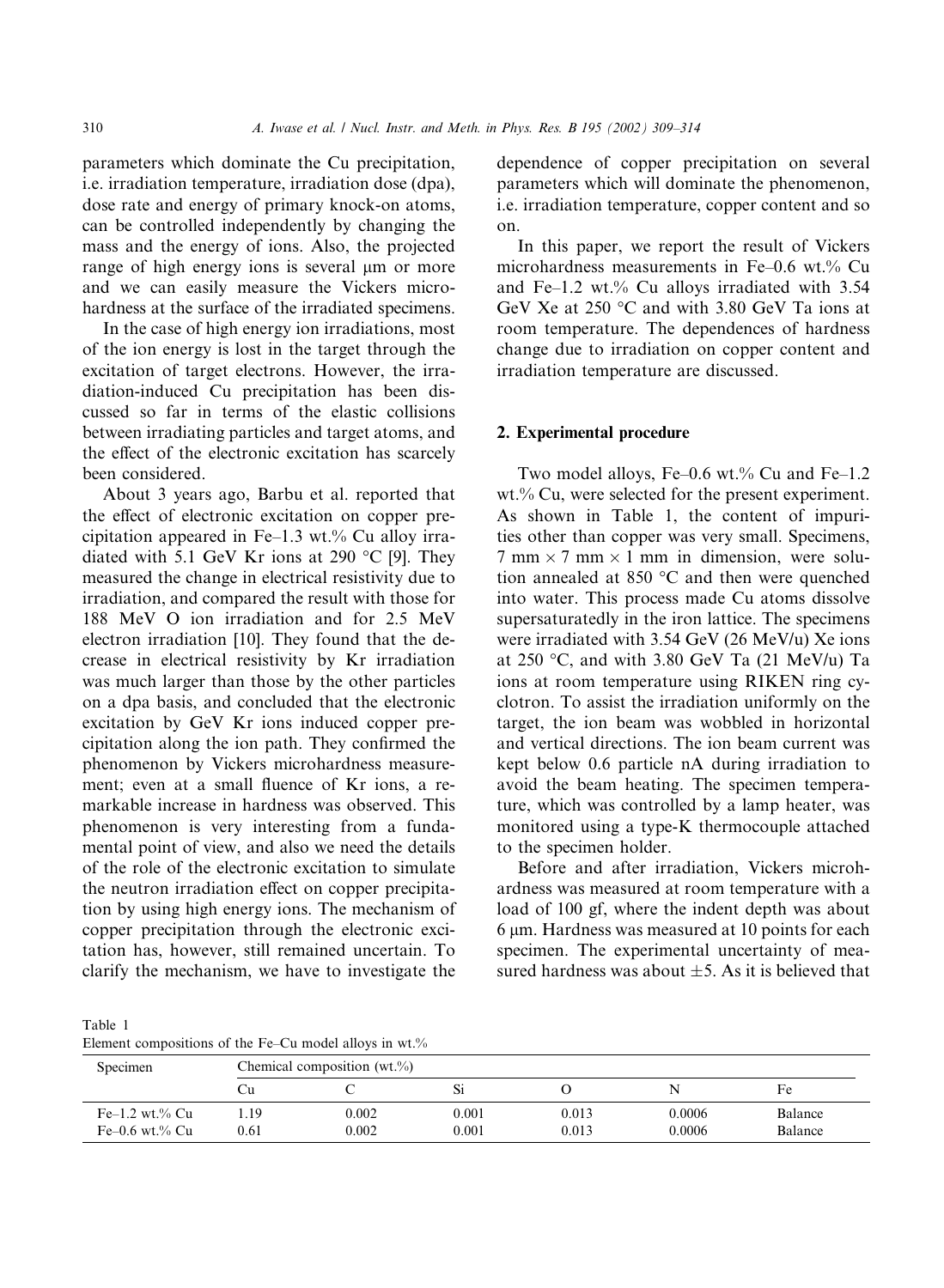| Characteristics of the irradiations with Ac and Ta fons for TC-1.2 wt.70 Cu and TC-0.0 wt.70 Cu targets |           |                  |                                   |                               |                 |  |  |  |  |
|---------------------------------------------------------------------------------------------------------|-----------|------------------|-----------------------------------|-------------------------------|-----------------|--|--|--|--|
| ion                                                                                                     | $E$ (GeV) | $R_{\rm n}$ (um) | $S_e$ (MeV/(mg/cm <sup>2</sup> )) | $\sigma_d$ (cm <sup>2</sup> ) | $T_{1/2}$ (keV) |  |  |  |  |
| 136Xe                                                                                                   | 3.54      |                  | 34                                | $6.6 \times 10^{-18}$         |                 |  |  |  |  |
| $181$ Ta                                                                                                | 3.80      |                  | 60                                | $1.5 \times 10^{-17}$         | 9.3             |  |  |  |  |

Table 2 Characteristics of the irradiations with Xe and Ta ions for Fe–1.2 wt.% Cu and Fe–0.6 wt.% Cu targets

Incident energy (E), projected range  $(R_n)$ , electronic stopping power  $(S_n)$ , cross-section for defect production through elastic collisions  $(\sigma_d)$  and PKA median energy  $(T_{1/2})$ . S<sub>e</sub> and  $\sigma_d$  are average values over the depth interval of 0–30 µm.  $T_{1/2}$  is calculated for pure iron and not for Fe–Cu target.

the depth of resulting plastic deformation is about five times as large as that of indent depth [11], the deformation area is expected to extend to the depth of 30  $\mu$ m in the present experiment.

The projected range,  $R_p$ , the electronic stopping power, Se, and the cross-section for defect production through elastic collisions,  $\sigma_d$ , were calculated by means of TRIM98 code for each combination of irradiating ion and target material. In the calculation, we used the value of 40 eV as the threshold energy for atomic displacement [12]. The values of these parameters are almost the same for Fe–1.2 wt.% Cu and Fe–0.6 wt.% Cu alloys. The result is listed in Table 2. As can be seen in the table, the projected range is several times larger than the depth of plastic deformation. This means that the change in  $S_e$  and  $\sigma_d$  is small through the depth of plastic deformation. In fact, the values of  $S_e$  and  $\sigma_d$  for Xe ions vary only 10– 25% over the depth interval of  $0-30$  µm. In the table, we list the average values of  $S_e$  and  $\sigma_d$  over this depth. To calculate the value of dpa for each irradiation, we multiplied the averaged  $\sigma_d$  by the ion fluence.

For some specimens, we measured the depth dependence of hardness by varying the applied load from 3 to 500 gf.

#### 3. Results and discussion

Fig. 1 shows the profile of the change in Vickers microhardness obtained in Fe–0.6 wt.% Cu and Fe–1.2 wt.% Cu specimens irradiated with Xe ions up to  $10^{-5}$  dpa at 250 °C. The abscissa indicates the indent depth. For the both alloys, the microhardness change does not depend on the indent depth. This means that the irradiation affects the



Fig. 1. Dependence of microhardness change on indent depth for Fe–1.2 wt.% Cu and Fe–0.6 wt.% Cu specimens irradiated with 3.54 GeV Xe ions up to  $10^{-5}$  dpa at 250 °C.

specimen nearly homogeneously over the observed depth, which is expected from the depth profile of  $S<sub>e</sub>$  and  $\sigma<sub>d</sub>$ . Under such a condition, we do not need to consider the distribution of damage through the specimen depth, and can obtain the irradiation effect more quantitatively as a function of dpa and/ or  $S<sub>e</sub>$  than in the case of inhomogeneous damage distribution.

In Fig. 2(a) and (b), the change in Vickers microhardness measured with the load of 100 gf, is plotted against the calculated dpa for  $Fe-1.2$  wt.% Cu and Fe–0.6 wt.% Cu specimens, respectively. In the figures, data for Ta irradiation at room temperature are also plotted. For comparison, the results for 2.5 MeV electron-irradiated specimens are shown [5]. Their irradiation temperature is the same as for Xe ion irradiation (250 °C). The dpa rate for electron irradiation  $(6.5 \times 10^{-9}$  dpa/s) is, however, a little smaller than that for Xe and Ta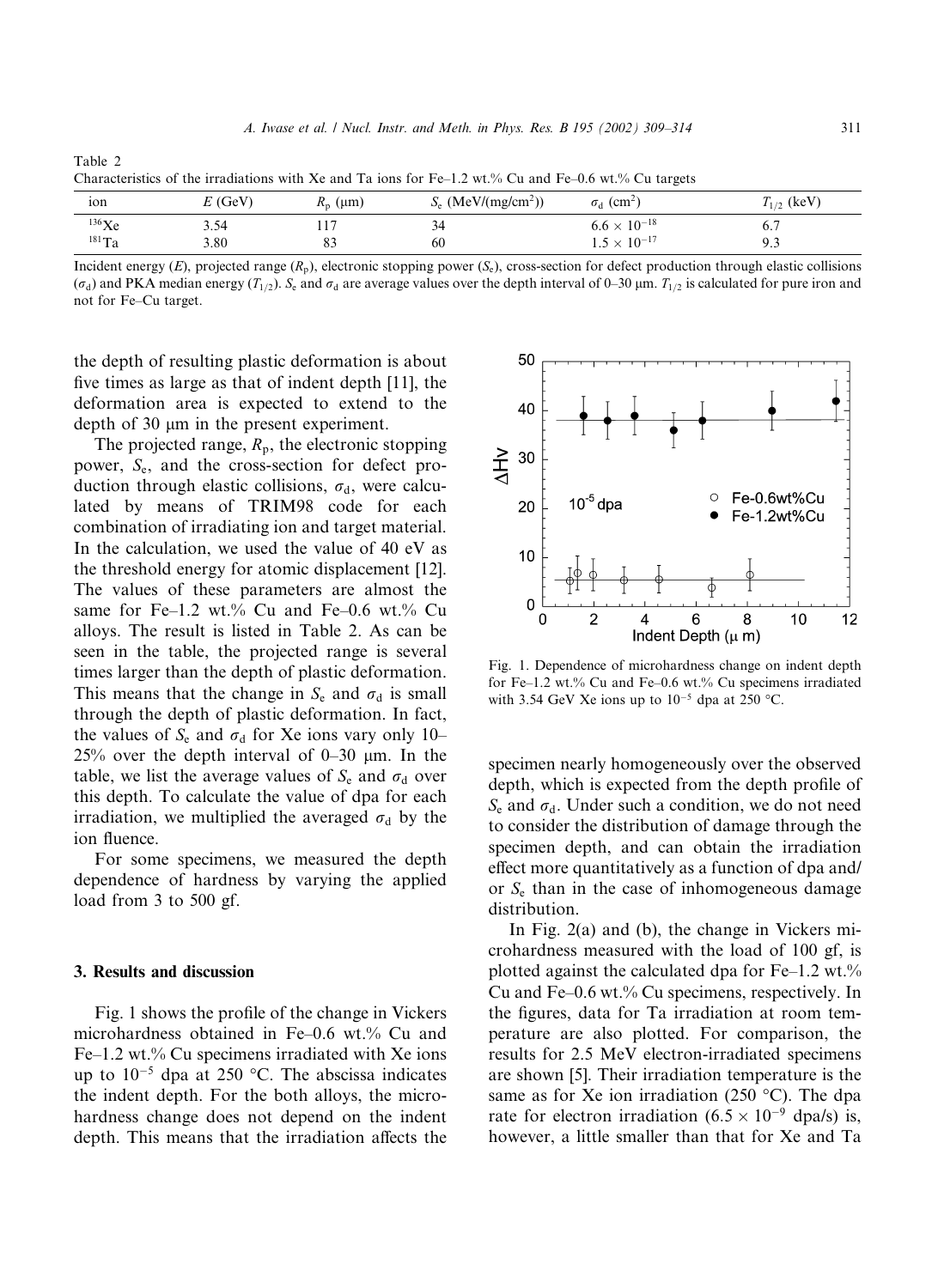

Fig. 2. Dpa dependence of irradiation-induced changes in microhardness for Fe–1.2 wt.% Cu (a) and Fe–0.6 wt.% Cu (b) specimens irradiated with 3.54 GeV Xe ions at 250  $^{\circ}$ C and 3.8 GeV Ta ions at room temperature. Data for electron irradiation at 250  $\degree$ C [5] are also plotted for comparison.

irradiations  $(1 \times 10^{-8} - 1.6 \times 10^{-8}$  dpa/s). An ion irradiation experiment of Fe–Cu alloys has shown that the dependence of hardness change,  $\Delta H_v$ , on the dpa rate can be expressed as  $\Delta H_v \approx$  (dpa rate)<sup>n</sup>, where *n* is  $-1/3$  to  $-1/5$  [13]. Therefore, a small difference in dpa rate does hardly affect the value of irradiation-induced hardness change, and we can directly compare the results for electrons with those for the GeV ions.

As can be seen in Fig.  $2(a)$ , the microhardness change for Fe–1.2 wt.% Cu alloy irradiated with Xe ions at 250  $\degree$ C is much larger than that for

electron irradiation. The hardness change can be observed even at  $1 \times 10^{-6}$  dpa, and the value of  $\Delta H_v$  reaches 40 at  $1 \times 10^{-5}$  dpa. For electron irradiation, the dose of  $1 \times 10^{-4}$  dpa is needed to obtain the same  $\Delta H_v$  value. On a calculated dpa basis, the 3.54 GeV Xe irradiation is about 10 times as effective as the electron irradiation. On the other hand, in the case of Fe–0.6 wt.% Cu alloy, we can hardly observe any marked difference in hardness change between Xe ion irradiation and electron irradiation (Fig. 2(b)). Considering the experimental uncertainty, the data for both irradiations can well be scaled with the calculated dpa. For 3.80 GeV Ta ion irradiated specimen, where the irradiation temperature is room temperature and not  $250 \degree C$ , the microhardness change due to irradiation is quite small in the both alloys.

One of the remarkable differences between GeV ion irradiation and electron irradiation appears in the energy spectrum of the atoms primarily knocked-on elastically from the regular site. Fig. 3 shows  $W(T)$ , the fraction of energy of displacements elastically produced by primary knock-on atoms with energies below T for 3.5 GeV Xe ions, 3.8 GeV Ta ions and 2.5 MeV electrons. The value of T, which meets the equation of  $W(T) = 0.5$ , is called the PKA median energy,  $T_{1/2}$  [14,15]. The



Fig. 3. Fraction of energy of displacements elastically produced by primary knock-on atoms with energies below T for 3.54 GeV Xe ions, 3.8 GeV Ta ions and 2.5 MeV electrons. Target is pure iron.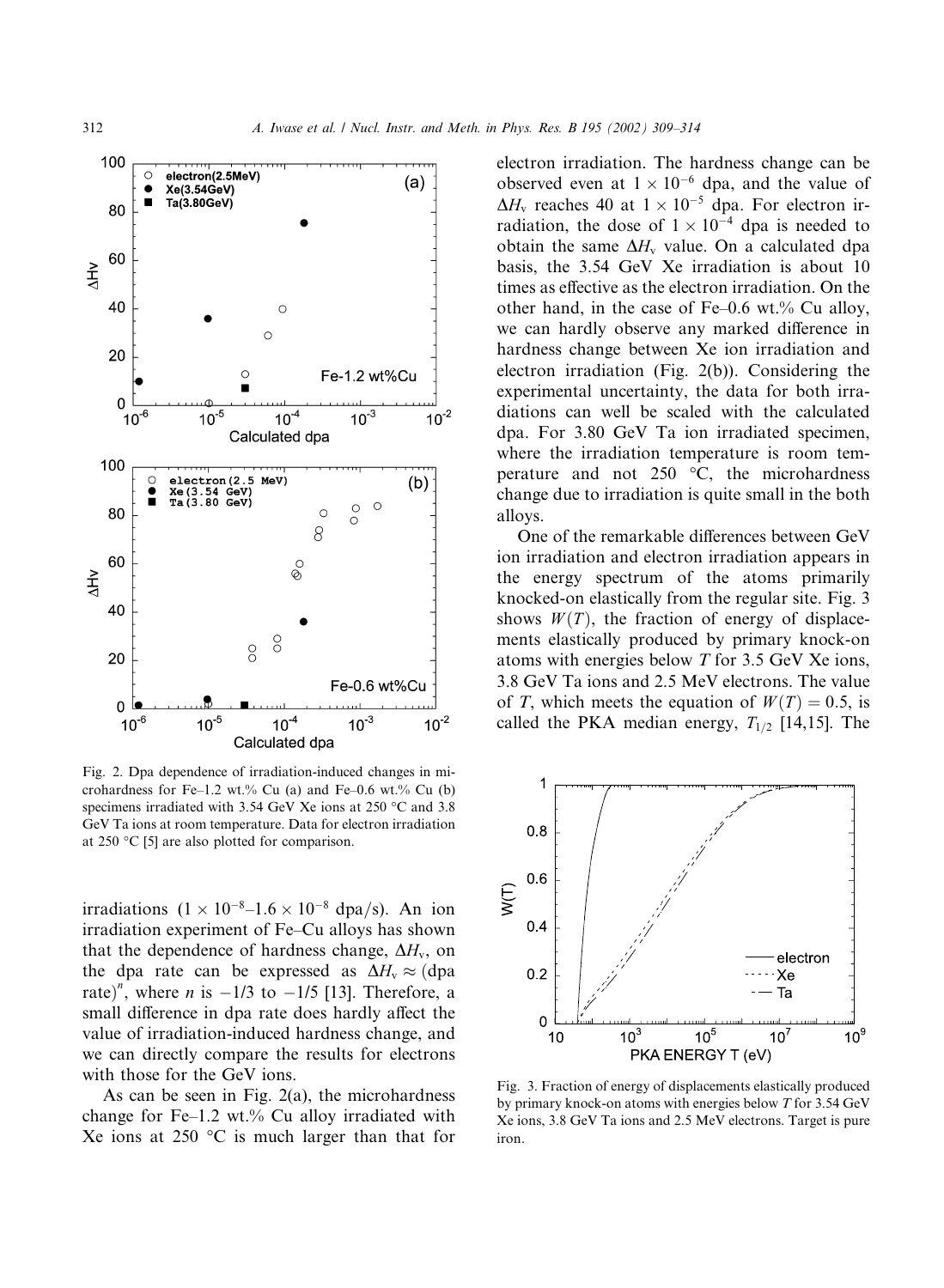parameter,  $T_{1/2}$  expresses how dense the energy of irradiating particles is deposited elastically in the target material. The values of  $T_{1/2}$  for the Xe and Ta irradiations are listed in the last column of Table 2. Although they are calculated for pure iron, the values are expected to be almost the same as for the Fe–Cu alloys.

Through ion irradiation experiments, Rehn et al. have found that the amount of radiation-induced segregation (RIS) in some alloys is strongly correlated with the value of  $T_{1/2}$  for irradiating ions [16,17]. They have explained the  $T_{1/2}$  dependence of RIS in terms of production efficiency of freely migrating defects (FMDs). For the irradiation with larger  $T_{1/2}$ , the efficiency of FMD production is smaller, and the amount of RIS, which is caused by the interaction of FMDs with solute atoms, becomes smaller. If FMDs, which were produced by elastic collisions, also dominated the copper precipitation during the irradiation in the present Fe–Cu alloys, the hardness change due to Xe ion irradiation would be smaller than that due to electron irradiation,  $T_{1/2}$  for which is 67 eV. This is not what we observe in Xe ion irradiated Fe–1.2 wt.% Cu specimen. The remarkably large hardening in Xe irradiated Fe–1.2 wt.% Cu alloy is, therefore, not attributed to the production efficiency of FMDs which are induced by elastic collisions.

As the present result cannot be explained within the framework of elastic collisions, we next consider the effect of the high density electronic excitation by GeV ions. The present experiment shows that the remarkably large hardness change is observed clearly in Fe–1.2 wt.% Cu alloy and not in Fe–0.6 wt.% Cu alloy. This means that the Cu precipitation plays an important role in the phenomenon. As the copper precipitation can occur only under the existence of point defects (vacancies) and their thermal diffusion, we can qualitatively explain the large change in hardness in Fe–1.2 wt.% Cu alloy irradiated with GeV Xe ions at  $250$  °C as follows; high density electronic excitation induced by GeV ions produces point defects, and their thermal diffusion enhances the precipitation of copper atoms, leading to the additional increase in hardness. At room temperature, even if point defects are produced through

electronic excitation, their thermal diffusion is not sufficient for the occurrence of Cu precipitation which causes the hardness change.

The above explanation, in which we assume that the number of defects produced through electronic excitation is larger than expected from the result of elastic collisions, is not consistent with the result obtained by the low temperature irradiation experiments in pure Fe. Dunlop et al. have shown that the role of swift ions with  $S_e$  around 35  $Mev/(mg/cm<sup>2</sup>)$  is mainly the annihilation of already existing defects and not the defect production [18]. Our recent experiments also show that the damage efficiency, which is defined as the ratio of experimental defect production cross-section to the cross-section calculated by TRIM code, is still smaller for 3.5 GeV Xe ions than that for 2.0 MeV electrons [19]. To explain the difference in electronic excitation effects between at low temperature and at elevated temperatures, we may have to consider the effect of thermal lattice vibration on the electronic excitation induced defect production in pure Fe and Fe based alloys.

For Fe–0.6 wt.% Cu specimen, though the Xe irradiation was also performed at  $250 \degree C$ , the electronic excitation effect was hardly observed. This result shows that there exists some threshold value of copper content, below which the effect of high density electronic excitation does not appear as the change in hardness.

#### 4. Summary

Two model alloys, Fe–0.6 wt.% Cu and Fe–1.2 wt.% Cu, were irradiated with 3.54 GeV Xe ions at  $250$  °C and with 3.80 GeV Ta ions at room temperature. The change in hardness due to irradiation was measured by using Vickers microhardness tester. The change in hardness observed in Fe–1.2 wt.% Cu alloy irradiated with Xe ions at 250 °C is remarkably larger than for electron irradiation on a calculated dpa basis. For both of Fe–0.6 wt.% Cu and Fe–1.2 wt.% Cu alloys irradiated with 3.80 GeV Ta ions at room temperature, the change in microhardness is quite small. The experimental result implies that the thermal diffusion of defects produced through the electronic excitation by GeV